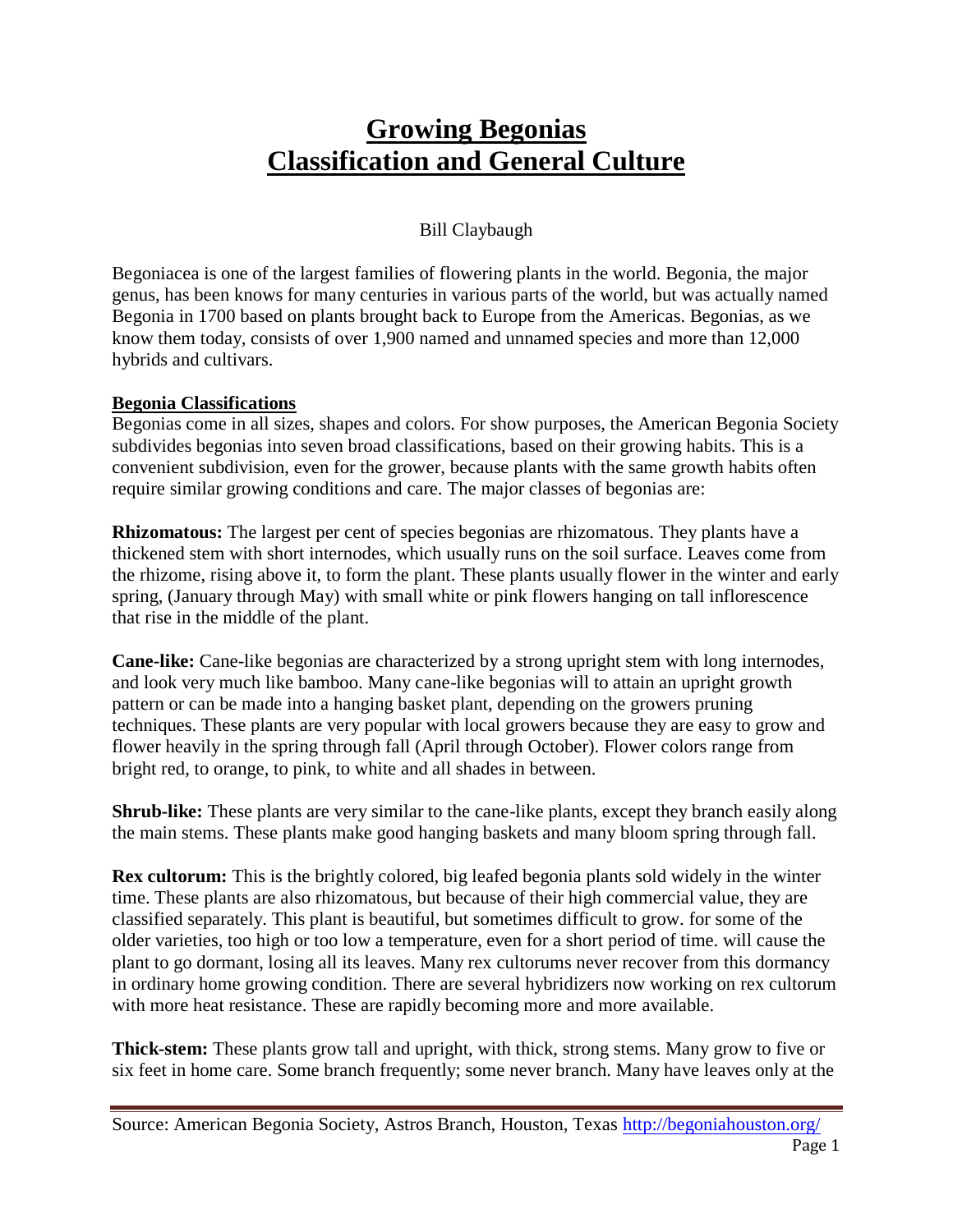very top of their main stems, while some have leaves located throughout the stem. These plants tend to bloom with very small white blooms in mid-winter.

**Trailing/Scandent:** These plants resemble vines. They grow downward (trailing) as a hanging vine, or climb upward (scandent) with a clinging vine habit. These are favorites for hanging baskets. Most bloom in the spring and summer and have small white flowers.

**Tuberous/Semi-tuberous:** These plants have a tuberous growth below the soil surface from which the stems emerge. These plants require low temperatures for proper growth, and don't seem to adapt to our southern climates. The "Rieger" begonias are of this type; beautiful, but very difficult, almost impossible, to grow except under very special condition.

## **Begonia Culture**

Most begonias that one encounters are hybrids. These plants have usually been bred for some particular characteristic that the hybridizer liked, such as growing habit, leaf or flower color, or disease resistance. To grow these plants successfully, it helps understand the plants parentage, and more specifically, where the species originated. It is well known that species begonias are found growing in the temperate zones around the globe. Central and South America, are very important sources of begonias, as are West Africa, India, South China, Malaysia, and Indonesia. It is also well known that many begonia species grow in low lying, dense, heavily shaded jungles environments, usually near creeks and streams. Others occur high in tropical mountains, and often near waterfalls. The major challenge for the hobby grower of these beautiful plants is to know the plant, it's background, and then to try to simulate the growing conditions that occur in nature for its species parents. It is only when the correct conditions of light, temperature, humidity, soil, fertilizer, and water are met, will the plants grow healthy and flourish. We will examine each of the critical conditions as follows:

Light: Begonias are shade loving plants. The general rule is to never allow direct sun to shine on a begonia. There are exceptions of course. Many cane hybrids will benefit from early morning sunshine: some will even tolerate afternoon sunshine. Some thick-stem begonias will take midday sun, but these are really the exception.

**Temperature:** The ideal temperature range for most begonias is in the 62 to 72 degree F. Most will grow successfully, however, at temperatures normally found in the home, say from 50 to 85 degrees. Most will also tolerate drastically adverse temperatures, from a high of 100 degrees to a low of 28 degrees, for very short periods of time. My general rule is that a begonia plant will be comfortable in the same temperature conditions in which I am comfortable.

**Humidity:** Begonias like humidity. All of them like 50 per cent humidity as a minimum, and most like it even higher. Typically, if the grower supplies humidity of 60 to 80 percent, the plants will grow successfully. There are some begonias, however, especially some species, that demand near 100 per cent humidity and thus can only be grown in a terrarium-like environment. Most growers supply humidity with misting, both in and out of greenhouses. In the home, placing the plant on a wet gravel bed will sometimes be quite successful. Some begonias will grow well in a kitchen or bathroom window ledge.